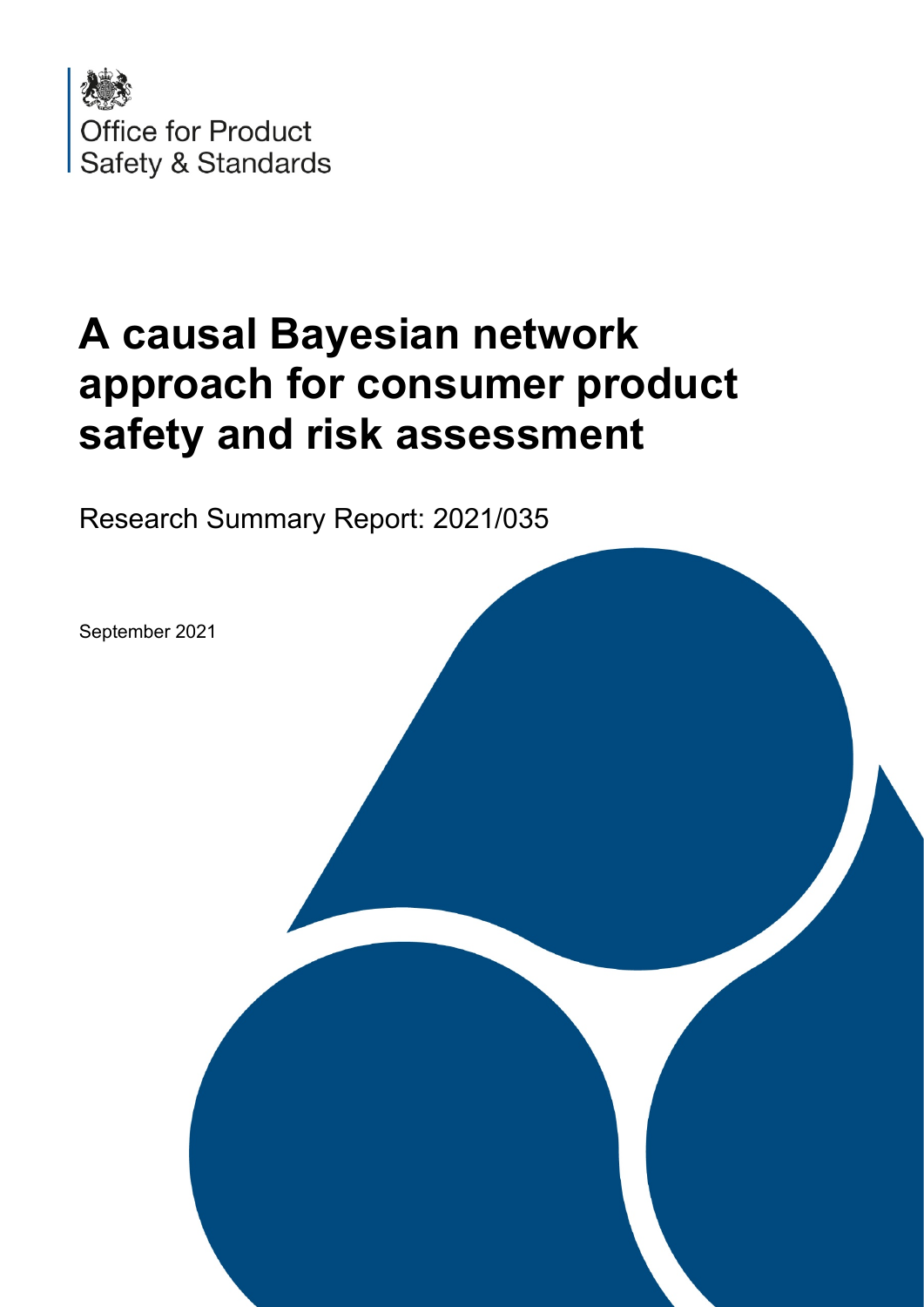# **Introduction and Background**

 This is a report for the Office for Product Safety and Standards (OPSS) by Joshua Hunte, Martin Neil and Norman Fenton from Queen Mary University London.

The views expressed in this report are those of the authors, not necessarily those of the Office for Product Safety and Standards or the Department for Business, Energy & Industrial Strategy (nor do they reflect Government policy).

### **Introduction**

 Every year there are many non-food products available on the UK and EU markets that safe. To ensure our safety, regulators perform product risk assessment which is the overall in the UK and EU. (European Commission, 2015, 2018). Despite its widespread use, we identified several limitations of RAPEX. Most importantly, its approach to handling uncertainty is limited, and it cannot properly assess the risk of novel products or products assessment that complements methods like RAPEX but resolves these issues. It is based pose a serious risk to the health and safety of consumers. In fact, since 2012, UK and EU regulators have identified approximately 2000 products each year, including electrical appliances and toys posing serious risks such as fire and physical injury (European Commission, 2020). It is essential that the products we use in our homes are acceptably process of determining whether a product is safe for consumers to use. There are several methods of product risk assessment, including RAPEX, which is the primary method used with limited or no historical data. We propose a systematic method of product risk on causal Bayesian networks, an increasingly widely accepted method for combining data and knowledge.

 The research summarised in this report is part of the PhD project titled "Strategic Decision-Making using Bayesian Networks for Product Safety and Standards" at the Queen Mary University of London done by Mr Joshua Levi Hunte (PhD student) under the supervision of Professor Norman Fenton and Professor Martin Neil. It is supported by the Office for Product Safety and Standards.

### **Background: RAPEX and its Limitations**

#### **RAPEX Overview**

 RAPEX is a system that allows the rapid exchange of information between the Member States of the EU and the UK concerning non-food products that pose a serious risk to the health and safety of consumers (European Commission, 2015, 2018). An essential component of the RAPEX system is product risk assessment which is the overall process categorising the level of risk associated with a particular (product) hazard (a hazard is a of determining whether a product is safe for consumers to use. It entails identifying and potential source of harm). In RAPEX, the risk of a product is quantified as:

#### *Risk = Probability of Injury* x *Severity of Injury*

- *Risk*: This is the risk of the product (4 levels ranging from 'low' to 'serious').
- • *Probability of Injury*: This is the probability that the identified product hazard cause injury to the user or consumer.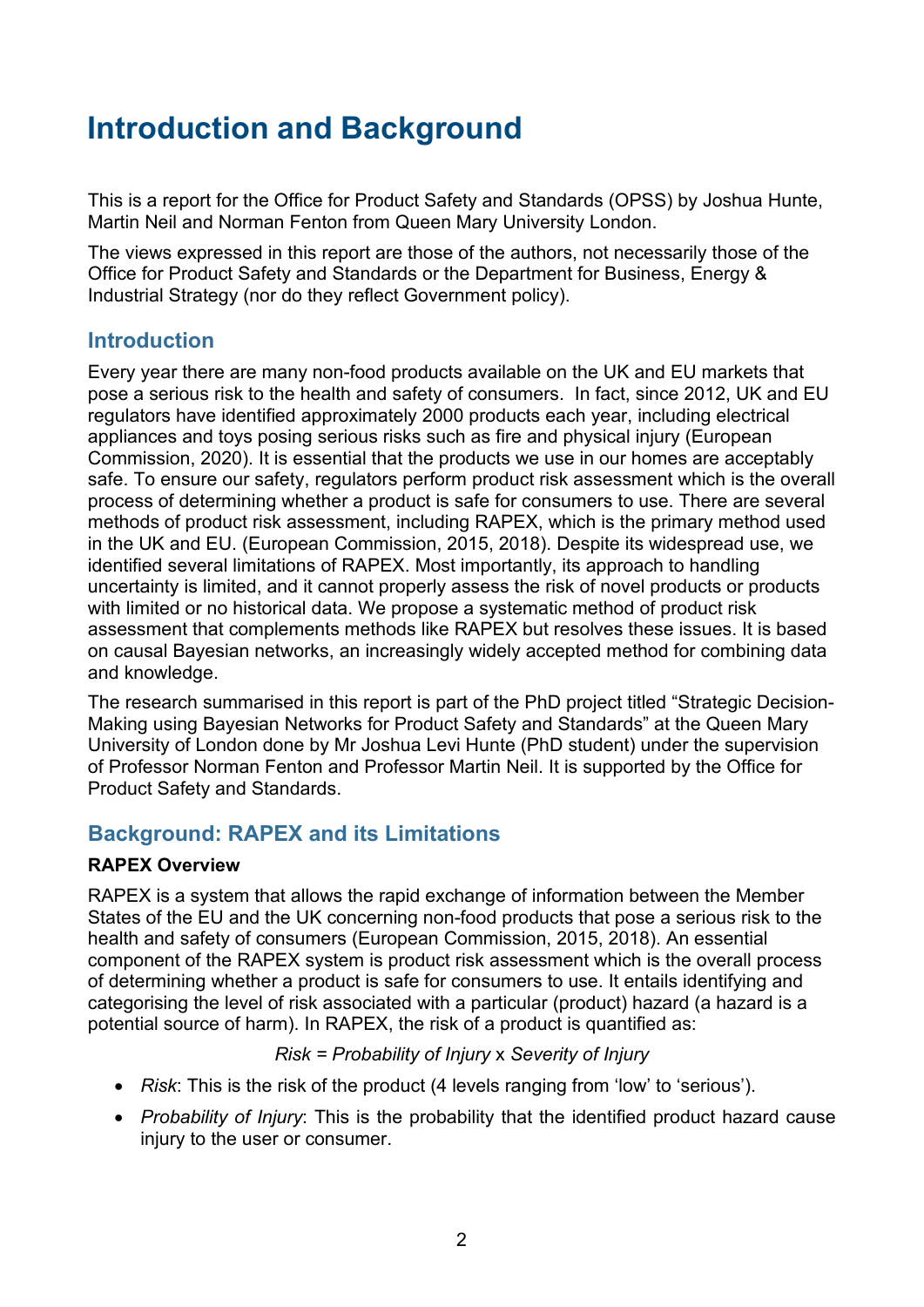hazard (4 levels ranging from 'first aid treatment' to 'fatal'). • *Severity of Injury*: This is the severity of the injury to the user caused by the product

 The overall risk assessment process consists of several steps, including identifying product process is shown in Figure 1. hazards and identifying consumers. A schematic describing the RAPEX risk assessment

Figure 1. Schematic of the RAPEX risk assessment process adapted from (European Commission, 2015, 2018).



#### **RAPEX Limitations**

Despite its widespread use for product risk assessment, we identified several limitations of RAPEX (Hunte, Neil, & Fenton, 2020). They include:

- 1. A limited approach to handling uncertainty.
- 2. Cannot be applied to products with little or no historical data.
- 3. Does not include causal explanations for using and interpreting the data.
- 4. Does not differentiate between different types of users i.e., their usage profile and risk tolerability.
- 5. Does not consider different product combinations and interactions with different classes of users when estimating product risk.
- 6. Does not consider the user exposure to the hazard when estimating the probability of injury.
- 7. Cannot assess the risk of products with unknown hazards or unknown product usage information.

Given these limitations of  $RAPEX<sup>1</sup>$ , we proposed an improved systematic method of product risk assessment based on causal Bayesian networks discussed in the next section.

<span id="page-2-0"></span> 1 Assessment: a Bayesian Network Approach" on Arxiv (a pre-print server) [https://arxiv.org/abs/2010.06698.](https://arxiv.org/abs/2010.06698) A revised version is under review. For an in-depth review of RAPEX and its limitations please see our pre-print manuscript "Product Risk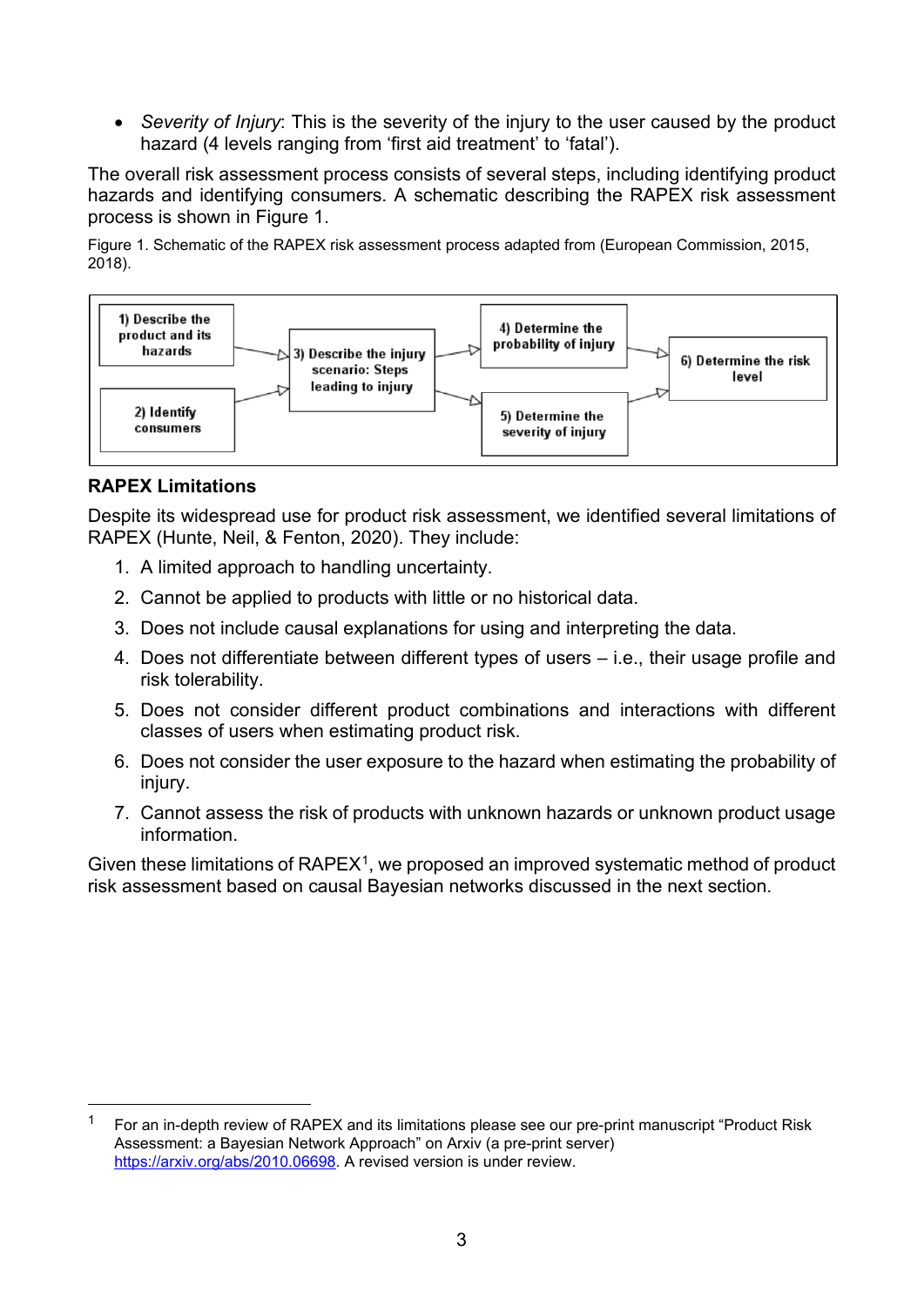# **Bayesian Networks for Product Risk Assessment**

### **Background: Bayesian Networks**

 A Bayesian network (BN) is a graphical method for visualising risk that enables us to & Neil, 2018). It combines causal knowledge and data to make predictions or diagnoses. highlighted by Pearl & Mackenzie (2018). model the 'cause and effect' relationships between risk factors and observed data (Fenton By incorporating causal knowledge, it is now a widely accepted standard method necessary to address the fundamental limitations of purely data-driven approaches as

Figure 2. A simple Bayesian network



 Specifically, a BN such as the simple example shown in Figure 2, is a directed acyclic of qualitative and quantitative parts. The qualitative part consists of nodes and directed arcs. The nodes represent random variables (discrete or continuous) such as events or graph (DAG) that describes the causal relationship between a set of variables. It consists actions.

 There is a directed arc from node *A* to node *B* if *A* has a direct causal or statistical influence on *B*. In this situation, *A* is called the parent of *B,* and we also say *B* is dependent on *A*. The quantitative part of the BN consists of probability tables associated with each node that describe the strength of the relationship between a node and its parents.

 Theorem revises our prior belief called the prior probability given new evidence. Our if no defects are found, the posterior probability that the product has defects drops from Once the DAG and probability tables are specified, we can perform different probabilistic inferences such as predictive and diagnostic inferences using Bayes Theorem. Bayes revised belief is called the posterior probability. For example, in the BN shown in Figure 2, 30% to 13%. These Bayesian inference calculations are performed automatically in tools such as AgenaRisk (Agena Ltd, 2021).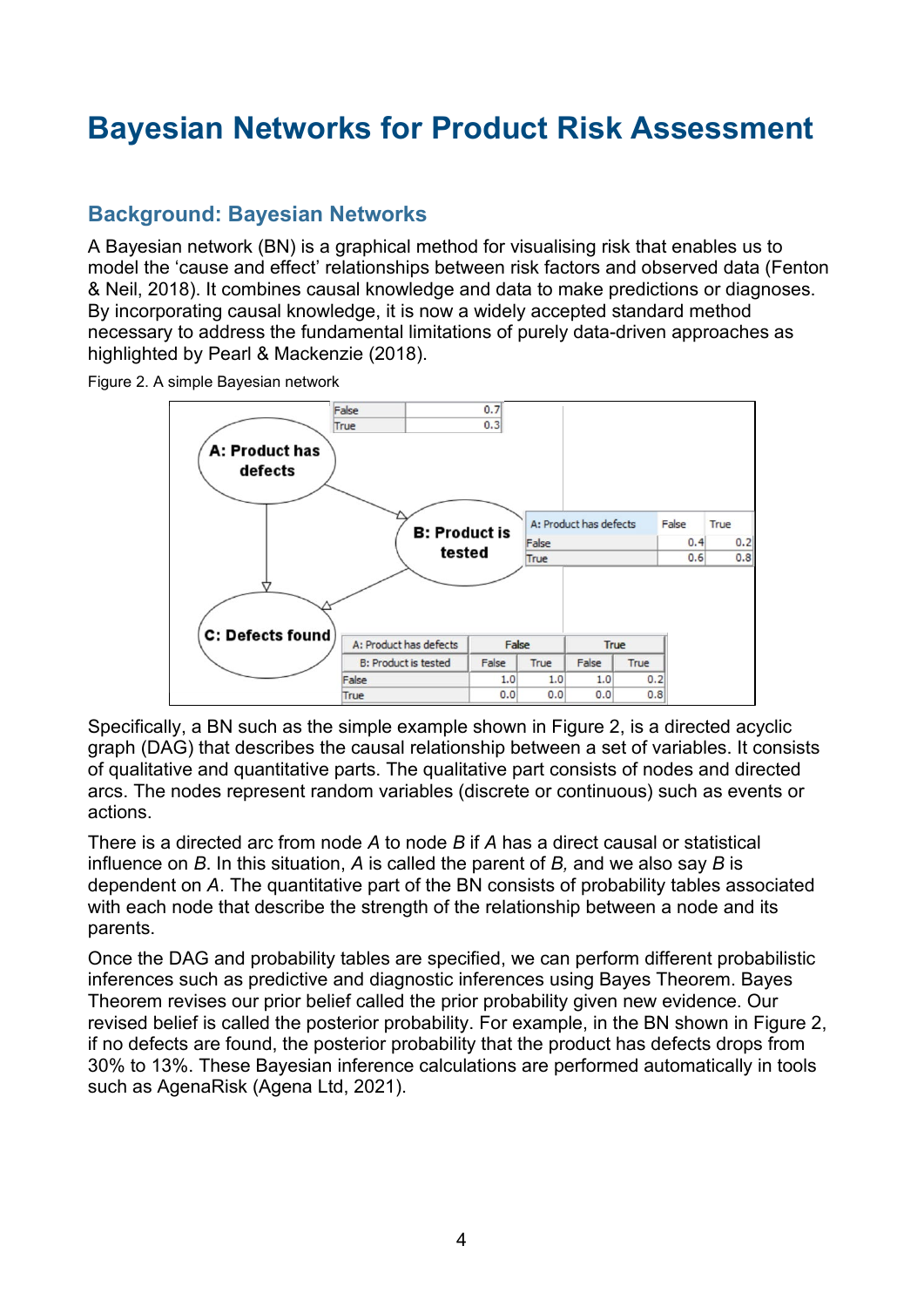### **A causal Bayesian Network approach for Product Risk Assessment**

 Andersen, 2009), system reliability (Weber et al., 2012) and health (Li et al., 2019). There resolves the limitations of RAPEX is shown in Figure 3. Bayesian networks are suitable for developing an improved systematic method for product risk assessment since they are a normative method for modelling uncertainty. In fact, they have been used for risk assessment in several domains including finance (Neil, Häger, & is also limited previous research on using them for product risk assessment (Berchialla et al., 2010; Suh, 2017). A generic causal BN model for product risk assessment that



resolves the limitations of RAPEX is shown in Figure 3.<br>Figure 3. Schematic of product risk assessment BN model adapted from (Hunte et al., 2020)

 The proposed causal BN model was developed using expert knowledge and BN idioms risk tolerability, utility, and the effect of government interventions on the consumer risk development was done using AgenaRisk software (Agena Ltd, 2021). (small reusable BN fragments). It combines factors affecting product risk such as manufacturer process information, product usage information (i.e., number of times product is used and years in use), product testing information and product instances information in a causal manner to determine product risk. It also provides information on perception which are critical for informing risk management decisions. All model

 The causal BN model for product risk assessment was tested and compared to RAPEX by **Bookmark not defined.**. The results showed that the BN model produces similar results as RAPEX for products with relevant data. Unlike RAPEX, the BN model produces auditable assessments for products with little or no relevant data. In both scenarios, the that are not available when using RAPEX. Hence, the BN approach resolves the identified limitations with RAPEX and provides an improved systematic method for product risk assessment that can complement traditional risk assessment methods. assessing the risk of products that a) were already being sold and for which relevant data were available; and b) were new and uncertified with little or no relevant data**Error!**  BN model produces fully quantified insights and explanations for the final recommendation

#### **Recommendations and Future Work**

 RAPEX since it uses additional factors such as product usage information to determine The causal BN approach can be used in the interim to validate traditional methods like product risk. In situations where relevant data is unavailable, the causal BN approach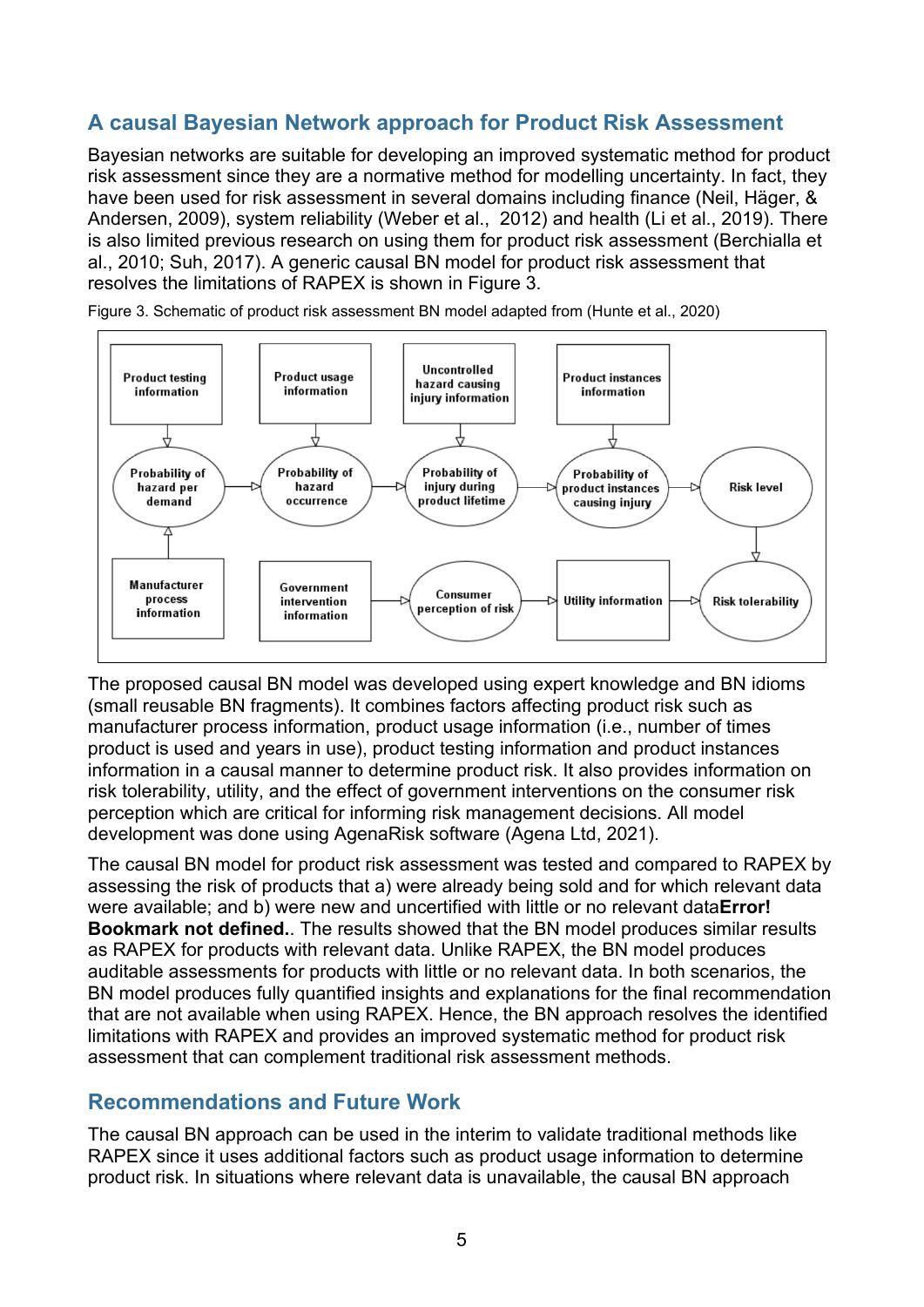should be used for product risk assessment since it can produce auditable, quantifiable assessments with limited or no data. Future work includes using consumer behavioural surveys to understand the change in consumer risk perception given government interventions. This will inform and improve model estimates.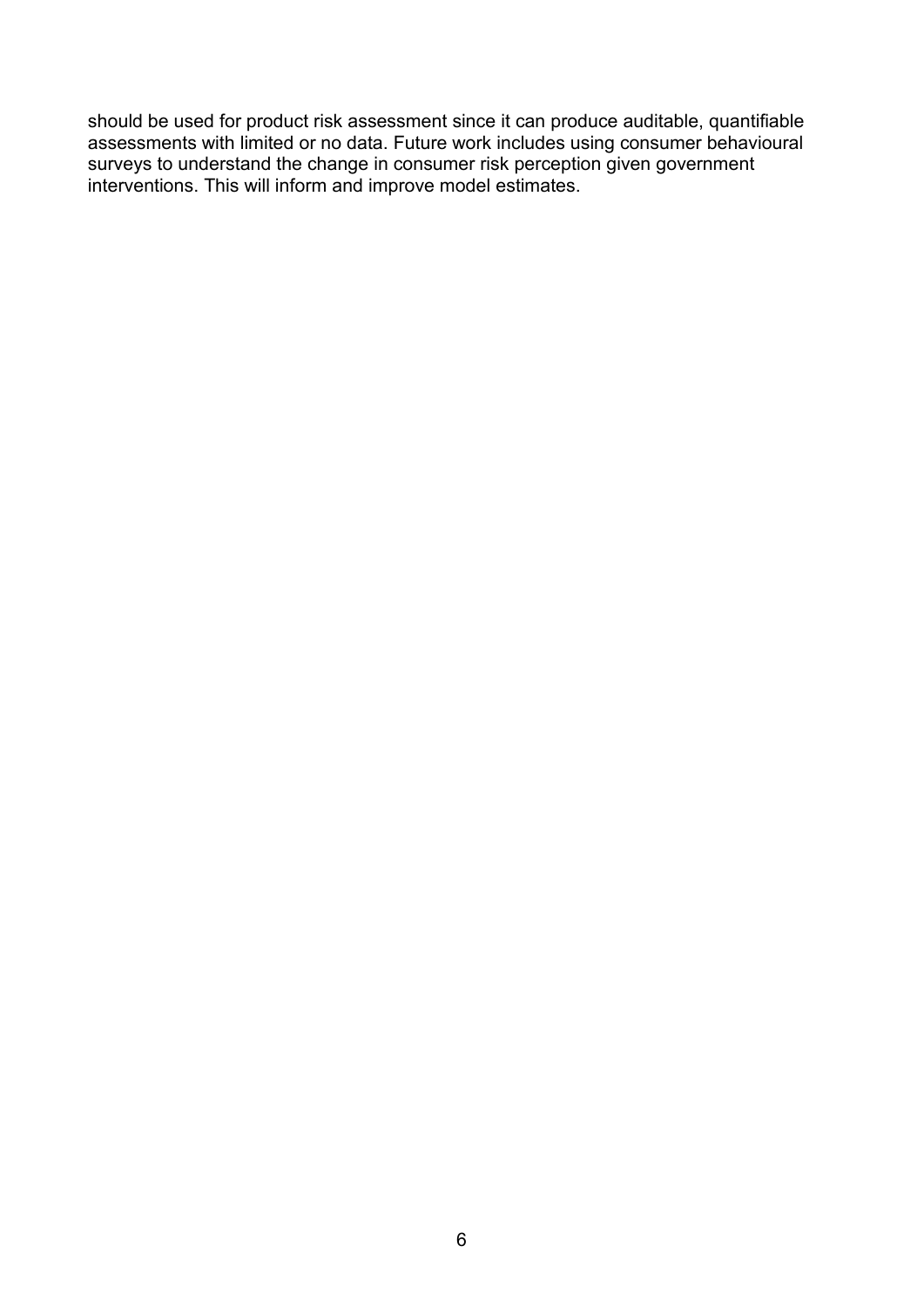# **Conclusion**

 of Professor Norman Fenton and Professor Martin Neil. It proposes a novel method of consumer product safety and risk assessment based on causal Bayesian networks. The research summarised in this report is part of the PhD project titled "Strategic Decision-Making using Bayesian Networks for Product Safety and Standards" at the Queen Mary University of London done by Mr Joshua Levi Hunte (PhD student) under the supervision

 The research shows that, despite the widespread use of RAPEX, it has several limitations quantifiable risk assessments with limited or no relevant data; handles uncertainty and include all of the relevant factors that affect product risk in a causal manner. such as a limited approach to handling uncertainty. Given the limitations of RAPEX, the research proposes a causal Bayesian network approach for product risk assessment. This approach resolves the identified limitations with RAPEX and is more suitable for product risk assessment than traditional methods like RAPEX since it can provide auditable,

#### **Acknowledgements**

 The research summarised in this report was supported by the Office for Product Safety and Standards (OPSS) and Agena Ltd.

 This research summary report was produced by Mr Joshua L. Hunte, Professor Martin Neil authors, not necessarily those of the Office for Product Safety and Standards or the and Professor Norman Fenton. The views expressed in this report are those of the Department for Business, Energy & Industrial Strategy.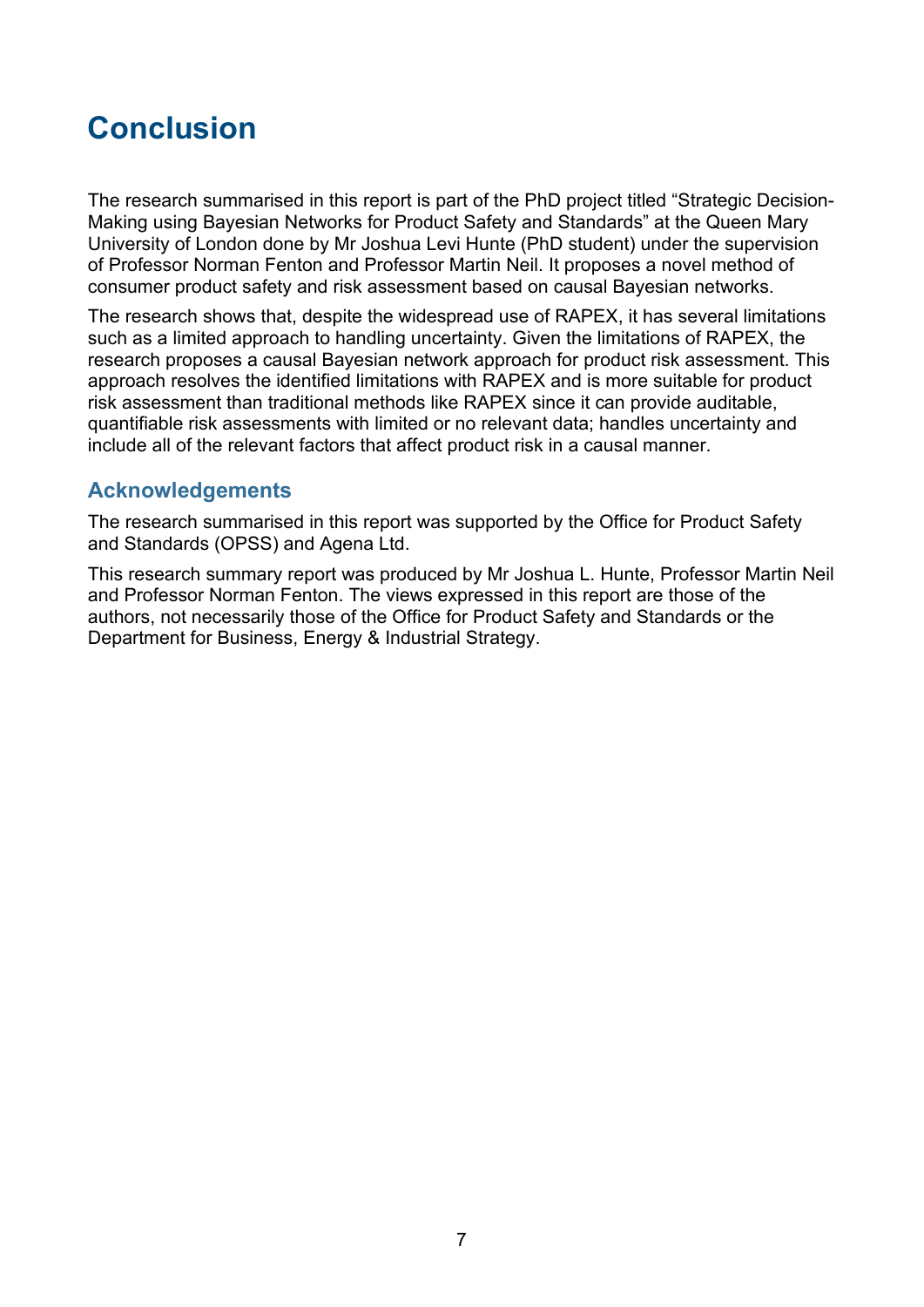## **References**

- Agena Ltd. (2021). AgenaRisk: Bayesian Network Software. Retrieved from <www.agenarisk.com>
- Berchialla, P., Scarinzi, C., Snidero, S., & Gregori, D. (2010). Adaptive Bayesian Networks  for quantitative risk assessment of foreign body injuries in children. *Journal of Risk Research*, *13*(3), 367–377. <https://doi.org/10.1080/13658810903233419>
- European Commission. (2015). *EU general risk assessment methodology (Action 5 of Multi-Annual Action Plan for the surveillance of products in the EU (COM(2013)76)*  (Vol. 2015-IMP-M). Retrieved from [http://ec.europa.eu/DocsRoom/documents/17107/attachments/1/translations/](http://ec.europa.eu/DocsRoom/documents/17107/attachments/1/translations)
- European Commission. (2018). Commission Implementing Decision (EU) 2019/417 of 8 November 2018 laying down guidelines for the management of the European Union Rapid Information System 'RAPEX' established under Article 12 of Directive 2001/95/EC on general product safety. *Official Journal of the European Union*, *2018*(November 2018). Retrieved from <http://data.europa.eu/eli/dec/2019/417/oj>
- European Commission. (2020). *Saving Lives Every Day: 2019 results of the Rapid Alert System for dangerous non-food products*. Retrieved from [https://ec.europa.eu/consumers/consumers\\_safety/safety\\_products/rapex/alerts/repos](https://ec.europa.eu/consumers/consumers_safety/safety_products/rapex/alerts/repos) itory/content/pages/rapex/reports/docs/RAPEX.2019.report.EN.pdf
- Fenton, N., & Neil, M. (2018). Risk assessment and decision analysis with bayesian networks. In *Risk Assessment and Decision Analysis with Bayesian Networks*. <https://doi.org/10.1201/b21982>
- Hunte, J., Neil, M., & Fenton, N. (2020). *Product risk assessment: a Bayesian network approach*. Retrieved from<http://arxiv.org/abs/2010.06698>
- Li, M., Liu, Z., Li, X., & Liu, Y. (2019). Dynamic risk assessment in healthcare based on Bayesian approach. *Reliability Engineering and System Safety*. <https://doi.org/10.1016/j.ress.2019.04.040>
- Neil, M., Häger, D., & Andersen, L. (2009). Modeling operational risk in financial institutions using hybrid dynamic Bayesian networks. *The Journal of Operational Risk*, *4*(1), 3–33.<https://doi.org/10.21314/jop.2009.057>
- *Effect* (Vol. 1). Pearl, J., & Mackenzie, D. (2018). *The Book of Why: The New Science of Cause and*
- Suh, J. (2017). Development of a Product Risk Assessment System using Injury Information in Korea Consumer Agency. *Journal of Digital Convergence*, *15*(4), 181– 190.<https://doi.org/10.14400/jdc.2017.15.4.181>
- *Engineering Applications of Artificial Intelligence*, *25*(4), 671–682. Weber, P., Medina-Oliva, G., Simon, C., & Iung, B. (2012). Overview on Bayesian networks applications for dependability, risk analysis and maintenance areas. <https://doi.org/10.1016/j.engappai.2010.06.002>